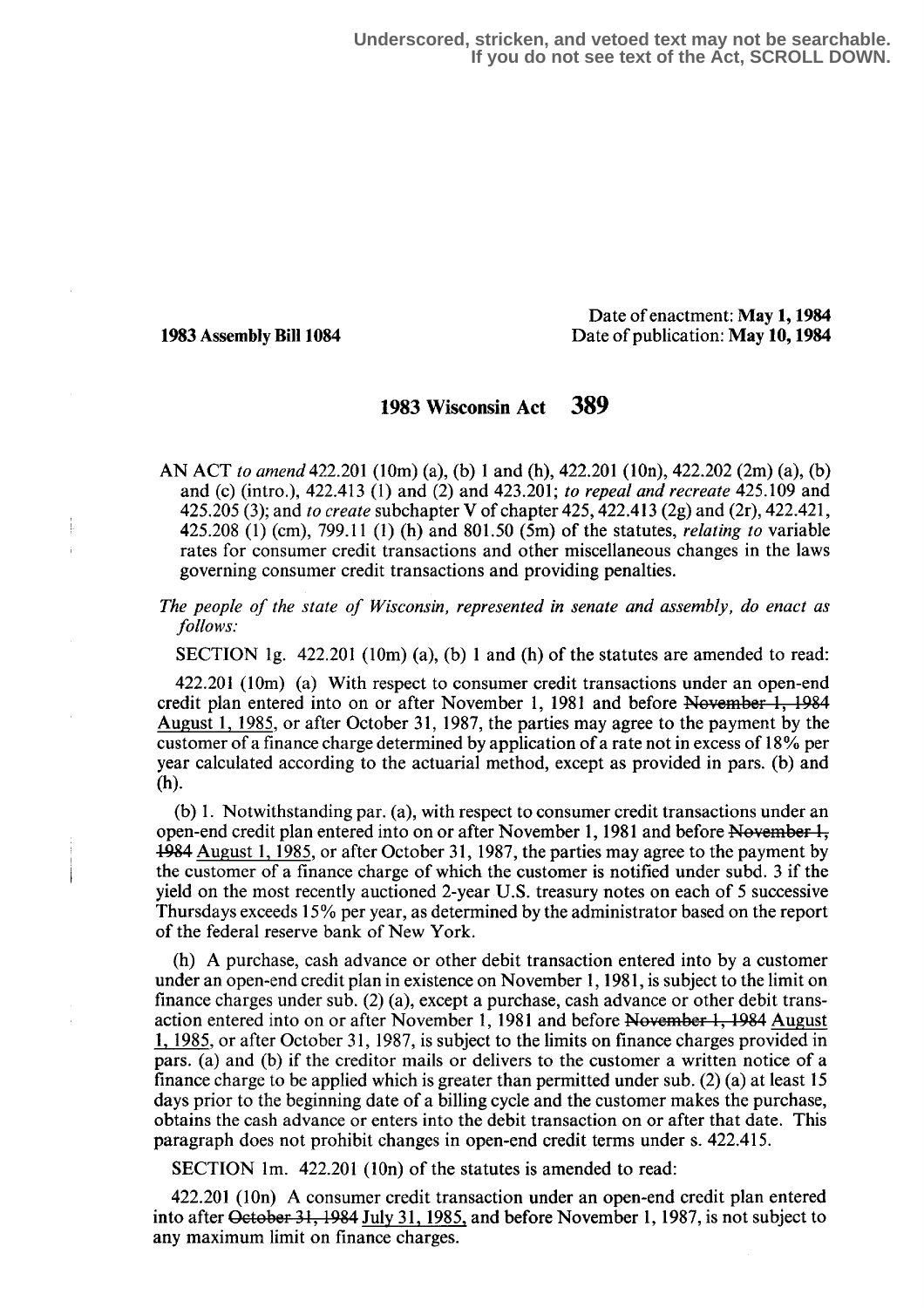### $83 \text{ WisAcr} 389$  -1670 -

SECTION 1p.  $422.202$  (2m) (a), (b) and (c) (intro.) of the statutes are amended to read:

422.202 (2m) (a) A charge not to exceed \$2 in any billing cycle in which the creditor receives less than a minimum payment due as agreed by the parties. Any charge imposed under this paragraph may not be included in any outstanding balance for purposes of calculating any finance charge or minimum payment. A charge may not be made under this paragraph after October 31, 1984 July 31, 1985, and before November 1, 1987.

(b) A charge not to exceed 50 cents in any billing cycle in which there are at least 28 calendar days and where the balance as calculated in s. 422.201 (10m) is less than \$33 .34. If the charge permitted in this subsection is imposed, no finance charge may be imposed under s. 422.201 (10m) nor may the charge permitted in par. (a) be imposed or collected. A charge may be imposed under this paragraph notwithstanding s. 422.415, except that no charge may be imposed under this paragraph after October 31, 1984 July 31, 1985. and before November 1, 1987.

(c) (intro .) A charge not to exceed \$2 for each cash advance under an open-end credit plan other than by a seller credit card or an overdraft checking loan. A charge may not be made under this paragraph after October 31, 1984 July 31, 1985, and before November 1, 1987. In this paragraph:

SECTION 1s. 422.413 (1) and (2) of the statutes are amended to read:

422.413 (1) Except as provided in subsaceuses (2) and (2g), no term of a writing evidencing a consumer credit transaction may provide for any charges as a result of default by the customer other than reasonable expenses incurred in the disposition of collateral and such other charges as are specifically authorized by chs. 421 to 427.

(2) In the case of a transaction for an agricultural purpose, a writing evidencing a consumer credit transaction may provide for the creditor's recovery of expenses of taking and holding collateral and in the case of collateral other than automobiles, as defined in s. 340.01 (4), station wagons, as defined in s. 340.01 (61), and trucks other than farm trucks, as defined in s. 340.01 (18), for the expenses of preparing the collateral for sale .

SECTION 2. 422.413 (2g) and (2r) of the statutes are created to read:

422.413 (2g) In any consumer credit transaction in which the collateral is a motor vehicle as defined in s. 340.01 (35), a trailer as defined in s. 340.01 (71), a snowmobile as defined in s. 340.01 (58a), a boat as defined in s. 30.50 (1), an aircraft as defined in s.  $114.002(3)$ , or a mobile home as defined in s. 218.10 (2), a writing evidencing the transaction may provide for the creditor's recovery of all of the following expenses, if the expenses are reasonable and bona fide:

(a) Expenses of taking and holding the collateral if paid to persons not related to the creditor.

(b) Travel and transportation expenses of the creditor or the creditor's employes in taking possession of the collateral.

(c) If the collateral is not redeemed by the customer under s. 425.208, all of the following expenses of preparing the collateral for sale if paid to persons not related to the creditor:

1. Expenses for cleaning and restoring the appearance of the collateral, not to exceed \$100.

2. Expenses for repair of damage to the collateral if covered by insurance, not to exceed the lesser of any deductible amount or \$250.

3. Expenses for mechanical repairs to the collateral, not to exceed \$200.

(2r) Notwithstanding s. 409.504 (1), the proceeds of any disposition of collateral referred to in sub. (2g) shall be applied in the following order to: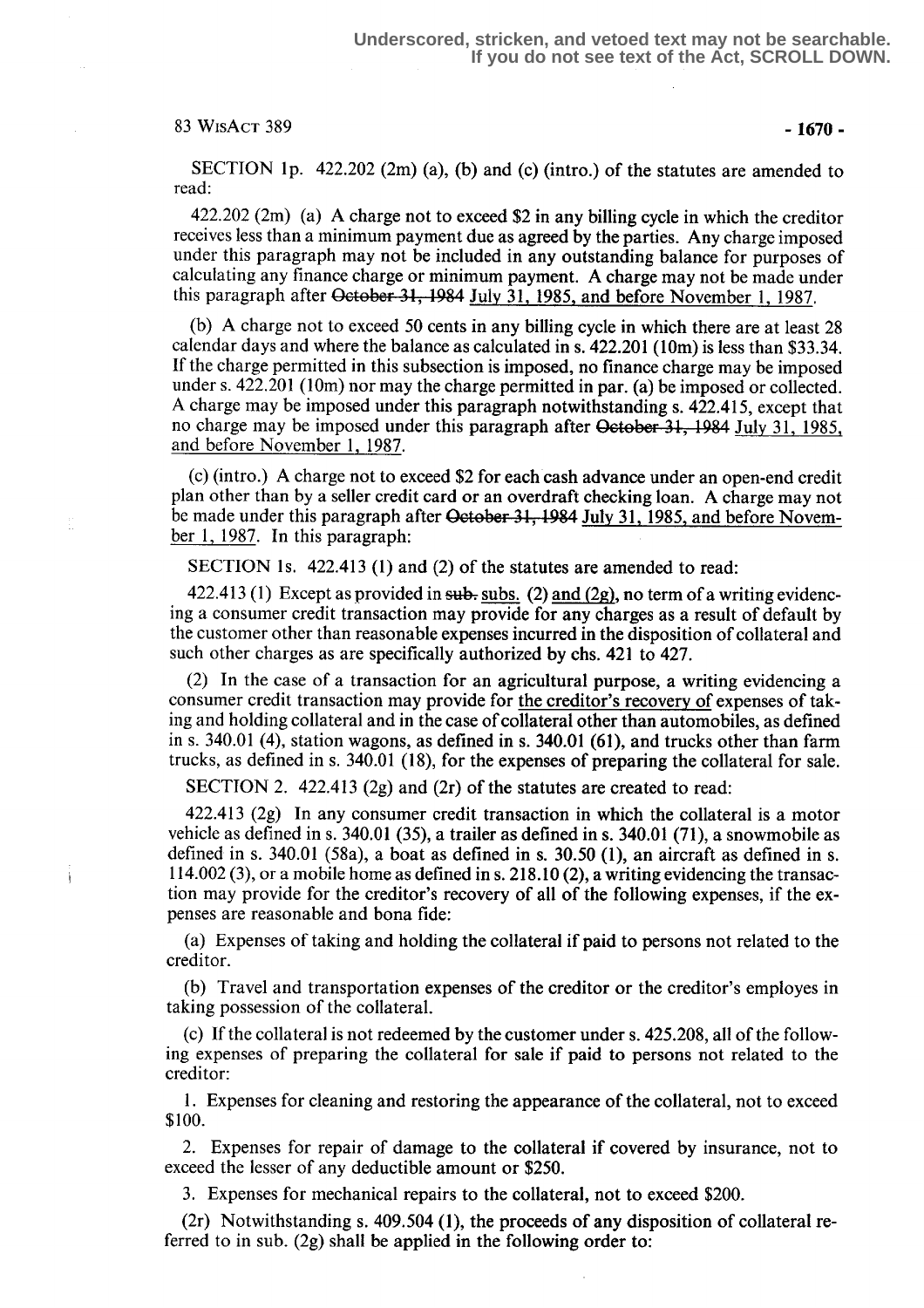Ť

 $\left| \cdot \right\rangle$ 

-1671- 83 WtsAcT 389

(a) Any expenses described in sub.  $(2g)$  (a) subject to the restriction set forth in sub.  $(2g)(a)$ .

(b) Any expenses described in sub. (2g) (b) subject to the restriction set forth in sub.  $(2g)(b)$ .

(c) Any expenses described in sub. (2g) (c), subject to the restrictions set forth in sub. (2g) (c) (intro .), in the order, and subject to the limitations on amounts, set forth in sub.  $(2g)$  (c) 1 to 3.

(d) The satisfaction of indebtedness secured by the security interest under which the disposition of the collateral is made.

(e) Any expenses described in sub. (2g) (c) in excess of the limitations on amounts set forth in sub.  $(2g)(c)$  1 to 3, in the order set forth in sub.  $(2g)(c)$  1 to 3.

(fl The satisfaction of indebtedness secured by any subordinate security interest in the collateral, subject to the restrictions set forth in s.  $409.504$  (1) (c).

(g) Payment to the customer.

SECTION 3. 422.421 of the statutes is created to read:

422.421 Variable rate transaction. (1) DEFINITIONS. In this section:

(a) "Approved index" means any relevant index approved by the administrator that is beyond the control of the creditor and is verifiable by the customer.

(b) 1. "Consummation" with respect to a variable rate transaction other than one pursuant to an open-end credit plan means the time at which a customer becomes contractually obligated on the variable rate transaction .

2. "Consummation" with respect to a variable rate transaction pursuant to an openend credit plan means the time at which a creditor accepts a customer's application and authorizes the customer's participation in the plan or the time at which an amendment to an existing open-end credit plan is accepted by or becomes binding on the customer under sub. (11) or s. 422.415.

(c) "Variable rate transaction" means any open-end credit plan and any consumer credit transaction other than one pursuant to an open-end credit plan, the terms of which permit the rate of finance charge to be adjusted from time to time during the term of the plan or transaction other than by an adjustment under s. 422.201 (10m) or 422.415, but does not include any consumer credit transaction the terms of which permit only the rates of finance charge that are initially numerically specified in any document evidencing the plan or transaction.

(2) VARIABLE RATE TRANSACTIONS PERMITTED. Creditors may engage in variable rate transactions subject to the conditions and limitations of this section.

(3) APPROVED INDEX ADJUSTMENTS. (a) Adjustments in the rate of finance charge of a variable rate transaction that are based upon changes in an approved index shall be made in accordance with provisions set forth in the documents evidencing the variable rate transaction including provisions specifying all of the following:

1. The method of determining approved index values.

2. The relationship between approved index values and the rates of finance charge.

3. The method of implementing the adjustments.

4. The frequency of adjustments.

5. Any limits on the magnitude of adjustments.

6. Any minimum increments of adjustments.

7. The method of implementing any rounding of the rates of finance charge .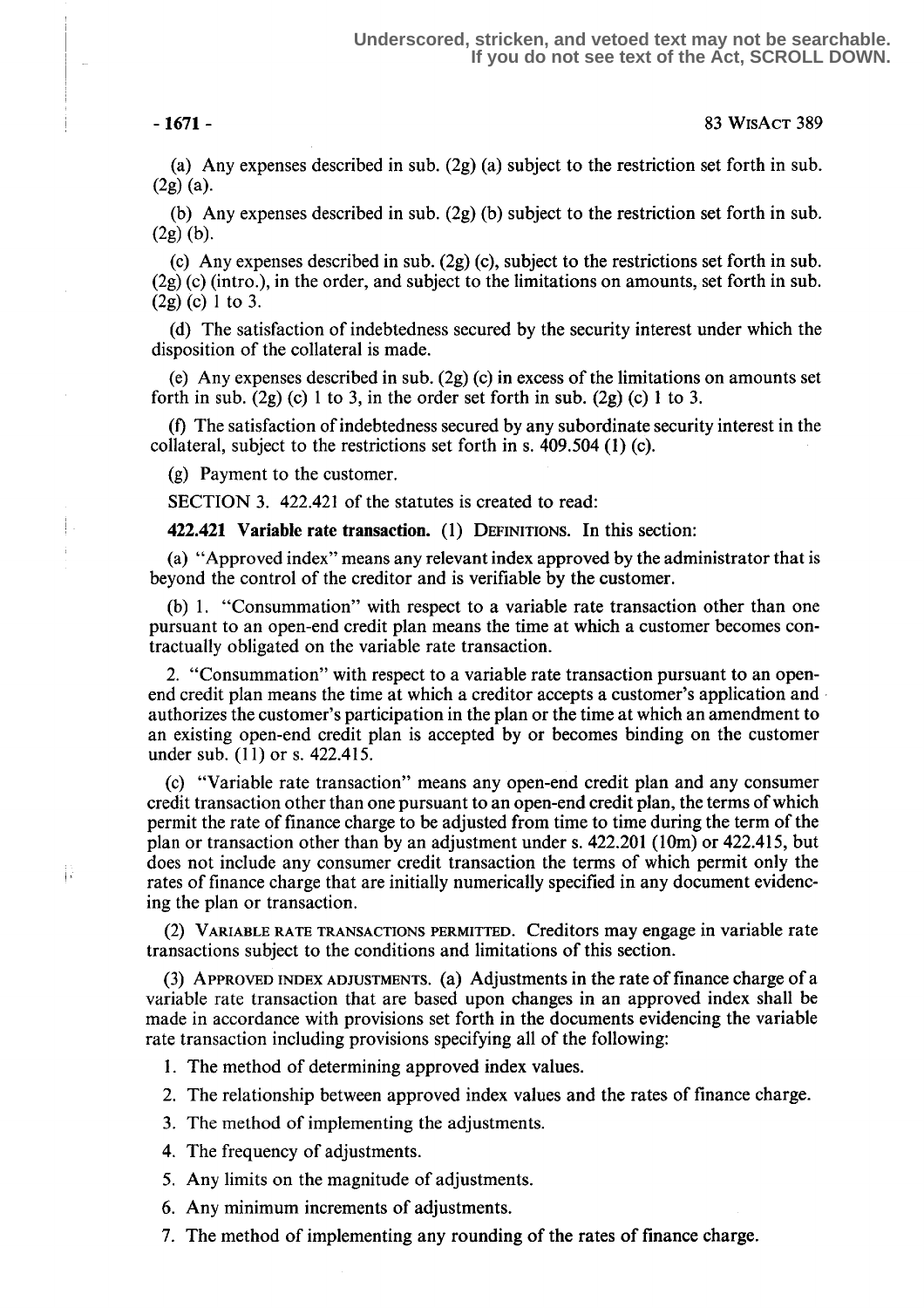### $83 \text{ WisAcr}$   $389 \text{ }$  -  $1672 -$

(b) The provisions under par . (a) 5 may specify limited magnitudes of decreases in the rate of finance charge if the provisions specify limited magnitudes of increases that are at least as restrictive.

(c) If a creditor fails at any time to increase the rate of finance charge to the extent permitted by the provisions under par. (a), the creditor may not carry over and add any portion of the increase to any subsequent adjustment. Failure at any time to increase the rate of finance charge to the extent permitted by the provisions under par. (a) does not affect in any way the creditor's right to prospectively reestablish the relationship between approved index values and the rates of finance charge in accordance with the provisions under par. (a).

(4) OTHER ADJUSTMENTS. (a) Adjustments in the rate of finance charge of a variable rate transaction that are not based upon changes in an approved index shall be made in accordance with provisions set forth in the documents evidencing the variable rate transaction, including provisions specifying all of the following:

<sup>1</sup> . If based upon changes in an index other than an approved index, the method of determining index values.

2. If based upon changes in an index other than an approved index, the relationship between index values and the rates of finance charge.

3. The method of implementing the adjustments.

4. The frequency of adjustments.

- 5. Any limits on the magnitude of adjustments.
- 6. Any minimum increments of adjustments.

7. The method of implementing any rounding of the rates of finance charge.

(b) The provisions under par, (a) may not specify an increase in the rate of finance charge in excess of 2% plus any carry over permitted under par. (d) for each 12-month period commencing with the consummation of the variable rate transaction.

(c) The provisions under par. (a) may not specify a date for adjustment that is earlier than 3 months after the date of consummation of the variable rate transaction.

(d) If a creditor fails to increase the rate of finance charge during a 12-month period under par. (b) to the extent permitted by the provisions under par. (a), the increase may be carried over and added to any adjustment in the rate of finance charge otherwise permitted by the provisions under par. (a) but only during the succeeding 12-month period and subject to the limitations of par. (e).

> (e) The maximum increase which may be carried over to a succeeding 12-month period under par. (d) is the difference between the rate of finance charge as of the commencement of the preceding 12-month period plus 2% and the highest rate of finance charge actually imposed during that 12-month period, or one percent, whichever is less.

> (5) NOTICE. (a) 1 . Except as provided in par. (b), a creditor shall mail or deliver to the customer written notice of every change implementing an adjustment in the rate of finance charge in a variable rate transaction. The notice shall be mailed or delivered to the customer at the customer's last-known address appearing on the records of the creditor. If the variable rate transaction involves more than one customer, notice given to any customer satisfies this requirement.

> 2. The notice under subd. 1 shall be mailed or delivered at least 15 days prior to the effective date of the adjustment if the adjustment is implemented in whole or in part by a change in the amount of a periodic payment, other than the final payment, previously disclosed to the customer.

> 3. The notice under subd. 1 shall be mailed or delivered not later than 30 days after the effective date of the adjustment if the adjustment is implemented by any change other than a change under subd. 2.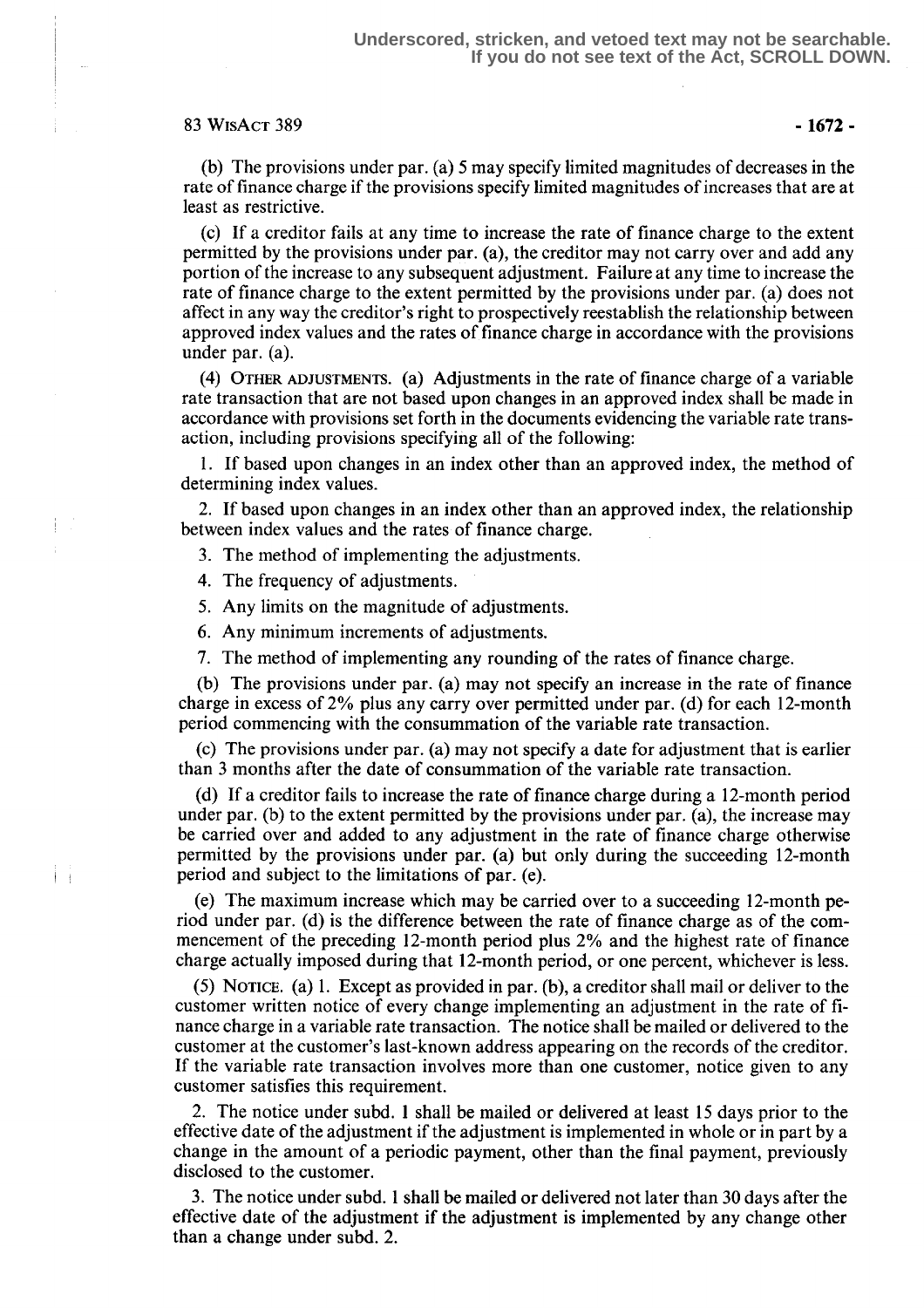Ť

þ

(b) 1 . The requirements of par. (a) do not apply to a creditor if the adjustment is made in a variable rate transaction pursuant to an open-end credit plan that is based upon changes in an approved index.

2. The requirements of par. (a) do not apply to a creditor if the adjustment is made in a variable rate transaction, other than a transaction pursuant to an open-end credit plan, that is based upon changes in an approved index if the change does not cause a change in the amount of a periodic payment, other than the final payment, previously disclosed to the customer.

(c) If the final payment in a variable rate transaction, other than one pursuant to an open-end credit plan, exceeds the final payment disclosed to the customer prior to consummation by more than 50% but not less than \$100 as a result of adjustments in the rate of finance charge during the term of the variable rate transaction, the creditor shall give the customer written notice of the estimated amount of the final payment at least 90 days but not more than 180 days prior to the due date of the final payment. The notice shall be mailed or delivered to the customer at the customer's last-known address appearing on the records of the creditor. If the variable rate transaction involves more than one customer, notice given to any customer satisfies this requirement. Notwithstanding the terms of the variable rate transaction, the final payment shall not be due until the later of the originally scheduled due date or 90 days after mailing or delivering the notice and the customer shall not be in default during that period if the customer continues to make payments in the scheduled amounts and with the scheduled frequency in effect immediately prior to the final payment until the total amount due has been paid in full.

(6) MAXIMUM RATE. (a) 1. Except as provided in s.  $422.201$  (12), for any variable rate transaction, other than one pursuant to an open-end credit plan, entered into before November 1, 1984, or after October 31, 1987, the maximum rate of finance charge for any payment period may not exceed the limit set forth in s. 422.201 (2) (bm) as determined on the earlier of the first day of the payment period or the day notice is given under sub. (5) for the payment period.

2. The maximum rate of finance charge established under subd. 1 shall continue in effect for the entire term of the payment period regardless of any changes in the limit set forth in s. 422.201 (2) (bm) during the payment period.

(b) For any variable rate transaction pursuant to an open-end credit plan entered into before August 1, 1985, or after October 31, 1987, the maximum rate of finance charge for any payment period may not exceed the limit established under s. 422.201 (10m) (a), except that the limit does not apply to the periods specified in s.  $422.201$  (10m) (b) 2 if the yield on the most recently auctioned 2-year U.S . treasury notes on each of 5 successive Thursdays exceeds 15% per year, as determined by the administrator based on the report of the federal reserve bank of New York.

 $(7)$  ADJUSTMENTS AFTER MATURITY DATE. (a) Notwithstanding s. 422.203, adjustments in the rate of finance charge based upon changes in an approved index may continue to be made after the final scheduled maturity date if the adjustments are made in accordance with the requirements of sub. (3) governing adjustments made prior to the final scheduled maturity date.

(b) Notwithstanding s. 422.203, adjustments in the rate of finance charge not based upon an approved index may continue to be made after the final scheduled maturity date if the adjustments are made in accordance with the requirements of sub. (4) governing adjustments made prior to the final scheduled maturity date, and if the adjustments are not less favorable to the customer than contemporaneous adjustments made prior to the final scheduled maturity dates of similar variable rate transactions between other customers and the creditor.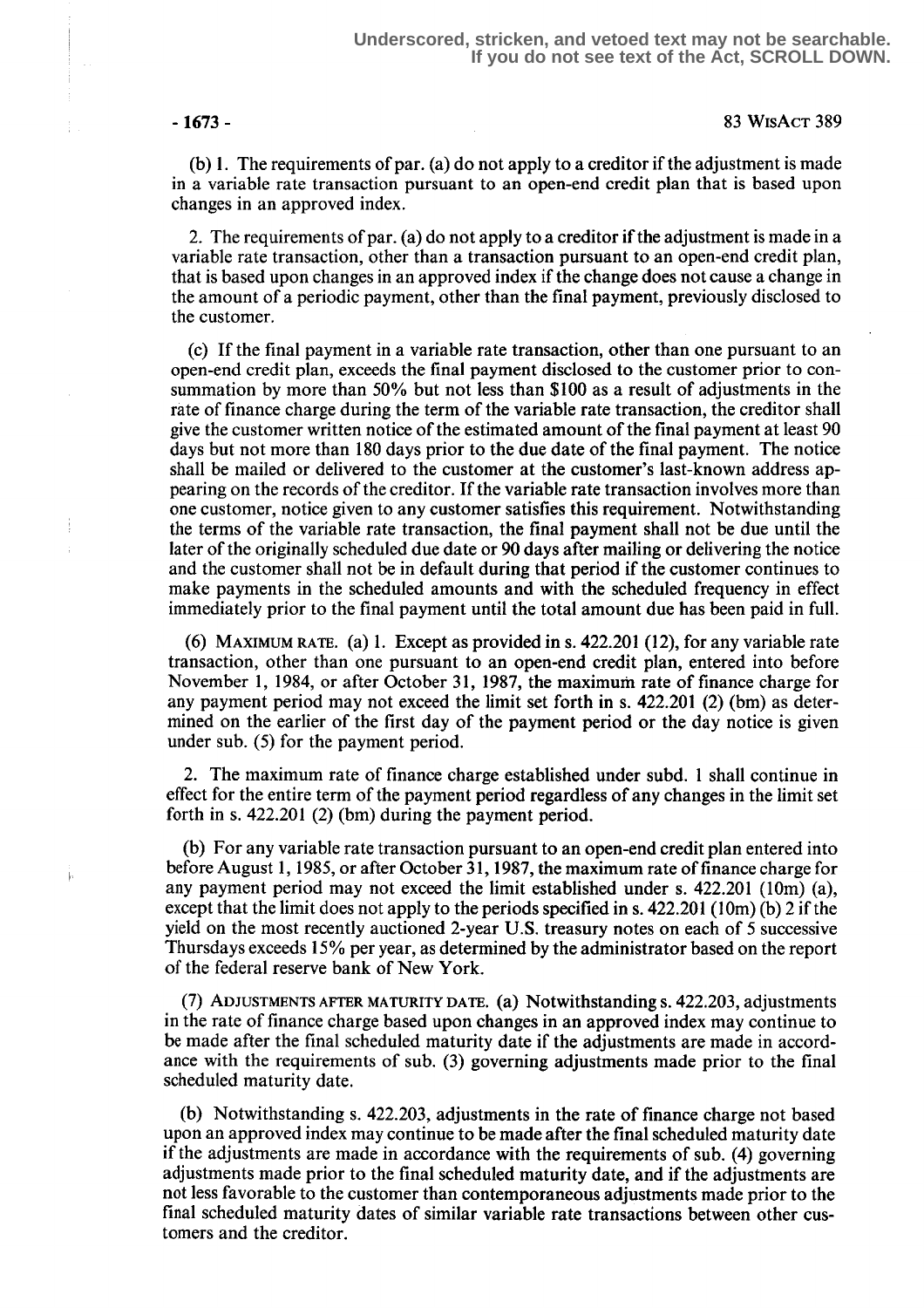### $83 WISACT 389$  -1674 -

Æ

(8) CHANGES IN ORIGINAL SCHEDULE OF PAYMENTS. The original schedule of payments for variable rate transactions that are subject to s. 422.402 shall comply with the requirements of s. 422.402. Any change made in the original schedule of payments to implement adjustments under sub. (3) or  $(4)$  is not a violation of s. 422.402.

(9) CHANGES IN OPEN-END CREDIT PLANS. Any change made in the terms of an openend credit plan to implement adjustments under sub. (3) or (4) is not a violation of s. 422.415 .

(10) PREPAYMENT. Upon prepayment in full of the unpaid balance of a variable rate transaction, an amount not less than the unearned portion of the finance charge, if any, calculated according to s. 422.209 (2) (b) shall be rebated to the customer.

(11) AMENDMENTS TO OPEN-END CREDIT PLANS. (a) Parties to an open-end credit plan entered into before or within 6 months after the effective date of this paragraph (1983), may agree to an amendment to the plan in accordance with the requirements of sub. (3) or (4) to permit the rate of finance charge for existing and future balances to be adjusted from time to time in accordance with the provisions of this section, only as provided under pars. (b) and (c) or under s.  $422.415$ .

(b) An amendment under par. (a) may be made if the customer accepts the amendment as provided in par. (c) and if all of the following conditions are met:

<sup>1</sup> . The creditor gives written notice of the amendment to the customer by mail, addressed to the customer's last-known address appearing on the records of the creditor, not more than 60 days and not less than 30 days prior to the effective date of the amendment.

2. The notice under subd. 1 provides for acceptance or rejection by the customer as provided in either or both of the following:

a. If a self-addressed reply card is enclosed with the notice, the notice states that the customer accepts the amendment unless a reply card rejecting the amendment is mailed or delivered to the creditor by a date specified in the notice which is not less than 20 days after the date of mailing of the notice .

b. The notice states that the customer accepts the amendment if the customer enters into a consumer credit transaction under the plan at any time more than 15 days after the date of mailing of the notice.

(c) The customer shall have accepted the amendment if the customer fails to mail or deliver the reply card as provided in the notice under par. (b) 2. a, or if the customer enters into a transaction as provided in the notice under par. (b) 2. b.

(d) If a customer rejects an amendment as provided in the notice under par. (b) 2, the creditor shall permit the customer to pay existing balances under existing terms and the creditor may either close the account to future transactions or continue the account under existing terms.

(12) PENALTY. A violation of this section is subject to s. 425304, except that failure to give the notice required under sub. (5) (c) does not subject a creditor to the penalty provided in s. 425.302 or 425.304 .

SECTION 4. 423.201 of the statutes is amended to read:

423.201 Definition . "Consumer approval transaction" means a consumer transaction other than a sale or lease or listing for sale of real property, a sale of goods at auction, the sale or lease of goods for an agricultural purpose or a loan made to finance the sale of goods at auction for an agricultural purpose 1) which is initiated by face-to-face solicitation away from a regular place of business of the merchant or by mail or telephone solicitation directed to the particular customer and 2) which is consummated or in which the customer's offer to contract or other writing evidencing the transaction is received by the merchant away from a regular place of business of the merchant and involves the extension of credit or is a cash transaction in which the amount the customer pays ex-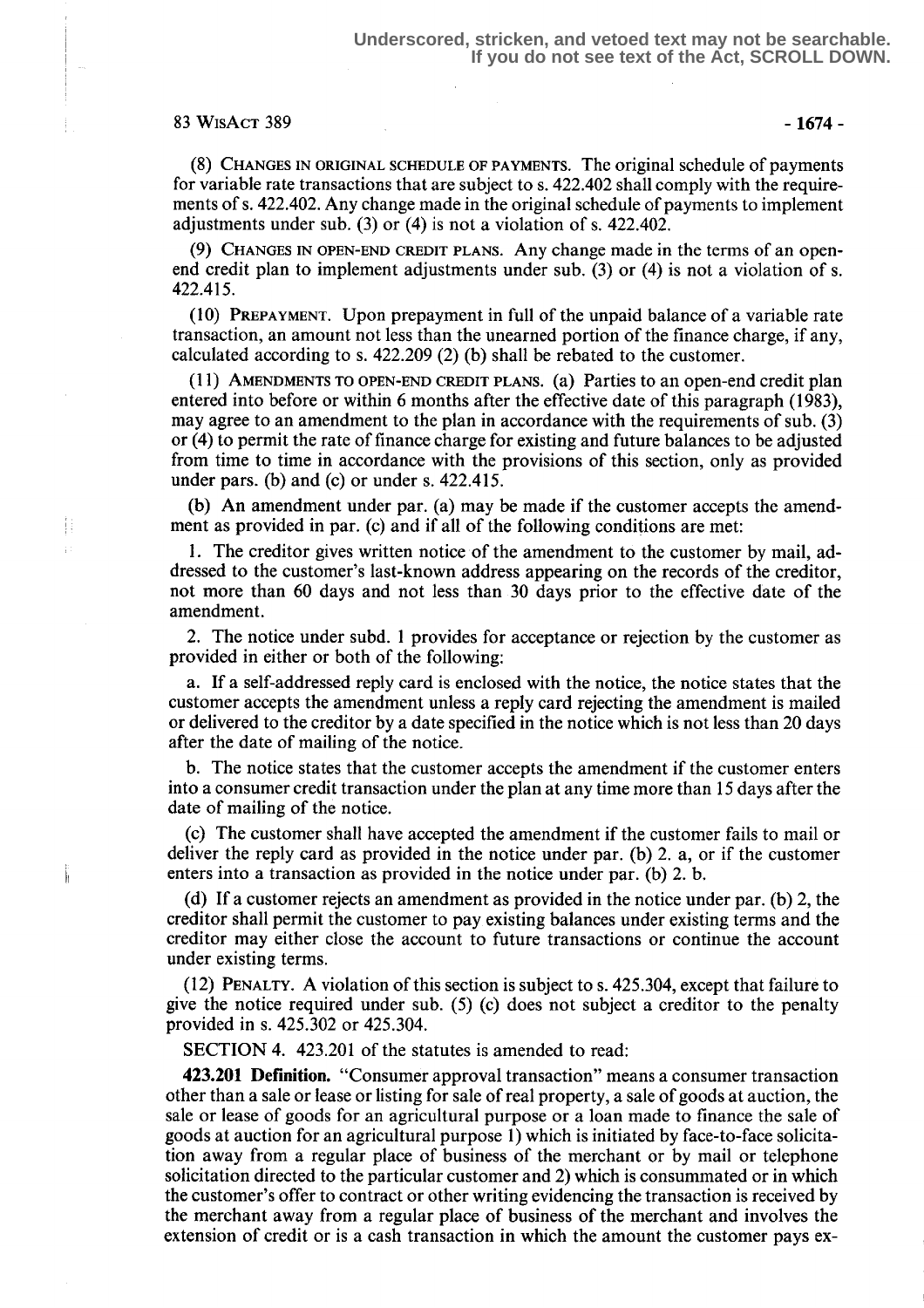÷.

ceeds \$25. "Consumer approval transaction" shall in no event include a catalog sale which is not accompanied by any other solicitation or a consumer loan conducted and consummated entirely by mail.

SECTION 5. 425.109 of the statutes is repealed and recreated to read:

425.109 Pleadings. (1) A complaint by a creditor to enforce any cause of action arising from a consumer credit transaction shall include all of the following:

(a) An identification of the consumer credit transaction.

(b) A description of the collateral or leased goods, if any, which the creditor seeks to recover or has recovered.

(c) A specification of the facts constituting the alleged default by the customer.

(d) The actual or estimated dollar amount that the creditor alleges he or she is entitled to recover and the figures necessary for computation of the amount, including any amount received from the sale of any collateral.

(e) Except in an action to recover goods subject to a consumer lease, a statement that the customer has the right to redeem any collateral as provided in s. 425.208 (1) (intro .) and the actual or estimated dollar amount required for redemption, itemized in accordance with s. 425.208 (1) (a) to (d).

(f) Except in an action to recover goods subject to a consumer lease, the estimated dollar amount of any deficiency claim which may be available to the creditor following the disposition of any collateral recovered subject to the limitations of s. 425 .209 or which the creditor seeks to recover and which the creditor intends to assert subject to the limitations of s. 425.210 if the customer fails to redeem the collateral.

(g) If the customer still has the right to cure a default under s. 425.105 pursuant to a notice given under s. 425 .104, the total payment or other performance necessary to cure the alleged default and the exact date by which it must be made.

(h) An accurate copy of the writings, if any, evidencing the transaction, except that with respect to claims arising under open-end credit plans, a statement that the creditor will submit accurate copies of the writings evidencing the customer's obligation to the court and the customer upon receipt of the customer's written request therefor on or before the return date or the date on which the customer's answer is due.

(2) Upon the written request of the customer, the creditor shall submit accurate copies to the court and the customer of writings evidencing any transaction pursuant to an open-end credit plan upon which the creditor's claim is made and judgment may not be entered for the creditor unless the creditor does so.

(3) A judgment may not be entered upon a complaint which fails to comply with this section.

SECTION 6. 425.205 (3) of the statutes is repealed and recreated to read:

425.205 (3) The complaint in such action shall conform with the requirements of s . 425.109.

SECTION 7. 425.208 (1) (cm) of the statutes is created to read:

425.208 (1) (cm) If a writing evidencing the consumer credit transaction so provides, expenses the creditor is entitled to recover under s.  $422.413$  (2) and (2g) (a) and (b); plus

SECTION 8. Subchapter V of chapter 425 of the statutes is created to read:

# CHAPTER 425

### SUBCHAPTER V

### VENUE; CONSUMER CREDIT TRANSACTIONS

425.501 Venue. (1) The place of trial for an action arising from a consumer credit transaction is any of the following: